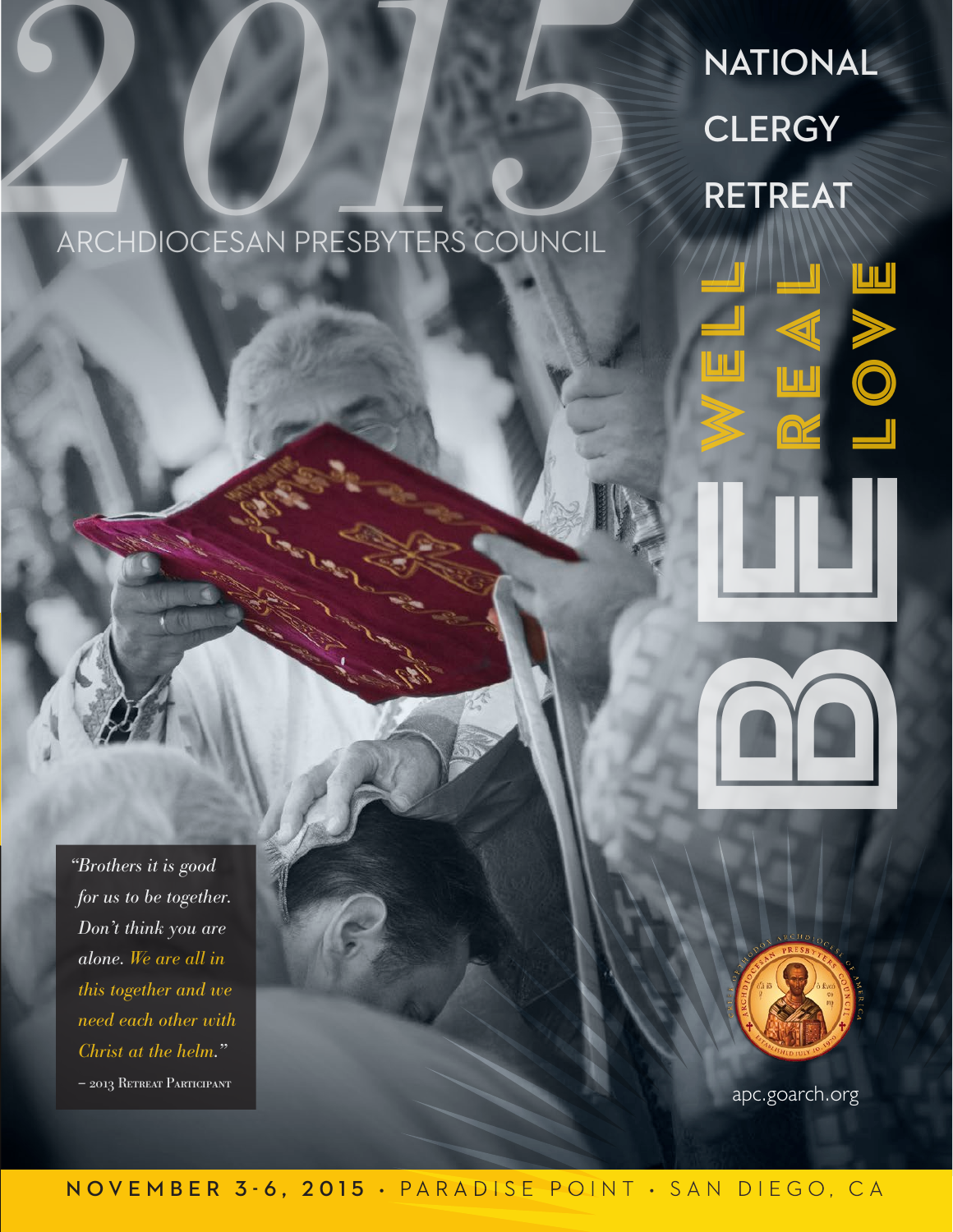# *SPEAKERS* BE REAL REAL LOVE

#### **HIS EMINENCE ARCHBISHOP DEMETRIOS**

Archbishop Demetrios was enthroned on September 18,<br>
1999 at the Archdiocesan Cathedral of the Holy Trinity in New York City. As Archbishop of America, Exarch of the Ecumenical Patriarchate, and head of the Eparchial Synod of the Archdiocese, His Eminence has traveled extensively in his work as archpastor and shepherd. Known to many of our clergy through those travels as well as a beloved professor of Old Testament at Holy Cross, His Eminence will host the unique "Archbishop's Welcome Reception" on Tuesday.







**DR. TRENT ORFANOS**

**HIS GRACE BISHOP GREGORY OF NYSSA**

**DR. TRENT ORFANOS** Dr. Orfanos is a board-certified cardiologist in Crown Point, Indiana and actively practicing Greek Orthodox Christian. He received his medical degree from Indiana University School of Medicine and has been in practice for 38 years. He specializes in Wholistic and Integrative Medicine and was recently certified by the American Board of Integrative Medicine. He cares deeply about the health and wellness of the clergy of our Church and is enthusiastic about the opportunity to help our clergy "Be Well."

**HIS GRACE BISHOP GREGORY OF NYSSA** His Grace is the Primate of the American Carpatho-Russian Orthodox Diocese of the USA. Prior to ordination he worked for more than 20 years in the field of Cardiovascular Research, authoring hundreds of articles and writings. His life of service to the Church includes being an Acolyte, Sunday School teacher, Parish Council President and Orthodox missionary. He was tonsured a monk at the Monastery of Agia Lavra in Kalavyrta, Greece, then ordained to the priesthood and episcopacy in America. He has experienced the realities of life and ministry on many levels and actively embraces the opportunity to help us all "Be Real" about ourselves and our lives.



# *"Growing in true wellness, integrity and love as men of God"*

what we **ARE**. And in order to **BE** who we should, we need to better connect with our self, with Christ, and in Him with those around us.

Priesthood is not just about what we **DO**, but will help us focus on how to Our "BE WELL" Encounter to examine our personal integrate our entire being into a wellness stewardship that empowers everything we do. The "**BE REAL**" Encounter will challenge us

and priestly integrity so we can be both "**WHOLE**" and "**REAL**" in all we do. And the "**BE LOVE**" Encounter will offer personal examples of

love experienced in the ministries and lives of our brother clergy so we may all more fully embrace our calling to be true models of **LOVE** to those around us. **BE THERE**!

# *Encounters & Engagements*

"The 2015 speakers have been specially selected not just to **INform** you but to **TRANSform** you, so we don't do lectures; we have "**Encounters**." And forget about "discussion groups"; come ready for active "**Engagements**" following each session. Our specifically recruited and trained "**Energizers**" will keep participation active, so plan on rolling up your sleeves and engaging.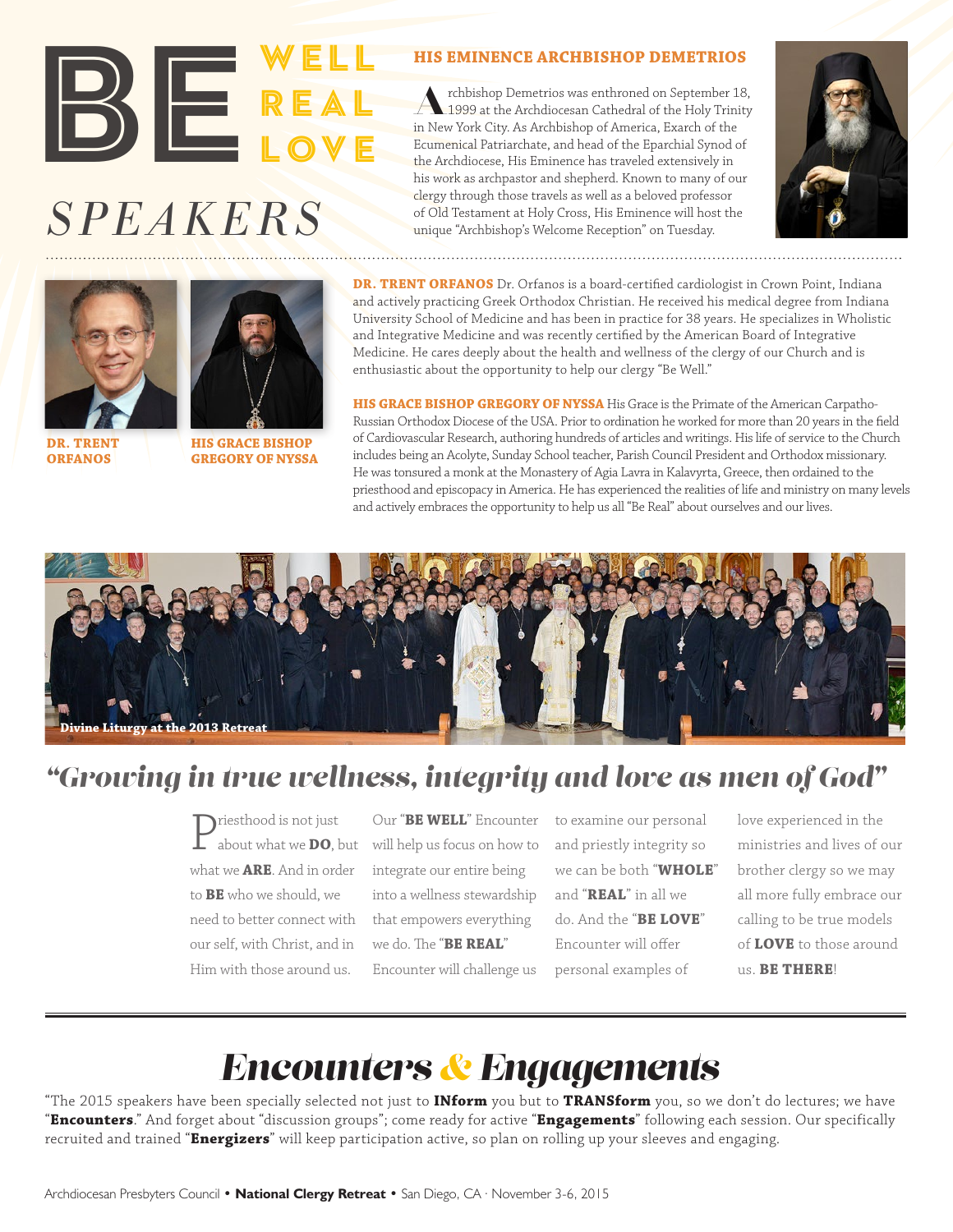# **Adventures**

**Register today at apc.goarch.org/retreat**

## USS Midway Tour

The USS Midway was the lo<mark>n</mark>gest-serving U.S. Navy carrier of the 20th century and largest ship in the world from 1945 to 1955, carrying more than 4,000 people. Tour the ship, see more than 25 aircraft on display and enjoy the, "#1 attraction in San Diego."

# San Diego Charter Fishing

Enjoy a half-day of sport fishing and a good view of the California coastline on the Seawatch private charter boat. Fish for Rockfish, Lingcod, Sculpin and Sheephead. License and equipment are included, and the professional crew will be there to instruct first-timers and give pointers to seasoned anglers.

# Paradise Point Marina Sports

Paradise Point is well-known for its private, full-service marina, located on the shimmering waters of San Diego's Mission Bay. Enjoy aquatic activities such as sailing, motor boating and kayaking. Instructions and safety equipment are available for all activities. For an additional fee, rent bicycles or surreys (Additional fees involved).







# Paradise Point activites

Enjoy the many activities and relaxing options at Paradise Point, including five pools, sandy beaches or complimentary basketball, tennis, croquet, bocce ball, or volleyball. Also, for an additional fee, bicycles or surreys for pleasant rides around the beautiful grounds.



#### **GOLF**

Golf Digest named San Diego one of the Top 50 golf destinations in the world. So tee off and take in the beautiful surroundings of the Riverwalk Golf Club with its stands of palm, oak and eucalyptus trees. Every hole was meticulously designed by Ted Robinson, Sr. and Jr. in the old style, leaving the terrain completely natural. *(ADDITIONAL FEES)*

#### **HARLEY RIDING**

Cruise along the picturesque California open roads with your other clergy biker brothers on a bike from San Diego Harley-Davidson. Requires a motorcycle license, previous experience and insurance.

### Schedule *Registration, Hotel & Pricing*

#### **Tuesday, November 3**

| 2:00 <sub>p</sub><br>6:00 <sub>p</sub> | Check-in & Registration<br>Archbishop's Welcome Reception |  |
|----------------------------------------|-----------------------------------------------------------|--|
| 7:30 <sub>p</sub>                      | Hosted by His Eminence<br>Opening Dinner at the Main Pool |  |
| 9:30 <sub>p</sub>                      | Hospitality Suite open                                    |  |

#### **Wednesday, November 4**

| 8:00a<br>9:30a<br>II:30a | Divine Liturgy at St. Spyridon Church<br>Brunch & Archbishop's Forum<br>Personal time |
|--------------------------|---------------------------------------------------------------------------------------|
|                          | <b>Wellness/Fitness Consultations</b>                                                 |
| 1:30 <sub>p</sub>        | First Encounter: "Be Well"                                                            |
| 5:00p                    | Second Encounter: "Be Real"                                                           |
| 7:30-9:30                | Dinner in the Sunset Room                                                             |
| 9:30 <sub>p</sub>        | <b>Hospitality Suite open</b>                                                         |

#### **Thursday, November 5**

| 7:00a<br>8:30a<br>$10:00 - 5:00$ | Professional Fitness Sessions<br>Breakfast & Panel: "Be I ove"<br>Adventures |
|----------------------------------|------------------------------------------------------------------------------|
| 6:30 <sub>p</sub>                | Sunset Reception and                                                         |
| 9:30 <sub>p</sub>                | Dinner on Paradise Terrace<br><b>Hospitality Suite open</b>                  |

#### **Friday, November 6**

| 7:00a  | Professional Fitness Sessions |
|--------|-------------------------------|
| 8:30a  | Morning worship               |
| 9:00a  | Breakfast & Wrap-up Session   |
| 10:30a | Depart                        |

#### **REGISTRATION**

All registration for the Retreat is being done online. To access the registration and information site, visit: apc.goarch. org/retreat There you will find all the information you need to know - airport information, details on Adventure options, retreat theme details, background information on our speakers and more.

#### **PRICING**

Earlybird Registration for the Retreat is only \$325 per person through October 2, 2015. Register by then and you will also be entered in a drawing to win a free Samsung Galaxy Tab Pro 10.1 tablet – and the earlier you register, the better your chances to win! Starting October 3, the rate goes to \$375 per person. See website for Samsung Galaxy drawing rules, retreat pricing and refund policies.

#### **HOTEL**

Great news: our Retreat Team has negotiated excellent prices at an awesome facility: Paradise Point. Book by October 2 and guarantee a low rate of only \$165\*/night for single or double occupancy (\*taxes additional). That's only about \$83\*/night if you share a room with a friend! Paradise Point Paradise Point Resort & Spa features comfortable bungalow-style rooms amidst, tropical gardens, tranquil lagoons, and one mile of sandy beach. Complimentary amenities in the "Passport to Paradise" include access to five pools, the on-site featured fitness center, in-room wired and wireless Internet, domestic calls and free self-parking. Reservations can be made online by visiting apc.goarch. org/retreat or by calling the toll-free reservation system at 800.344.2626 and using the Group Code "Archdiocesan Presbyters Council". The discounted retreat rate is available for check-in as early as October 30 and check-out as late as November 9 for those who would like to enjoy additional time in San Diego.

**IMPORTANT NOTES:** *The discounted hotel rate is available only to clergy who register and participate in the retreat events. Attendees who register but do not participate in the retreat will be charged full room rates. Also, this is a clergy-only event. Wives and families are welcome to be present for the three days before the retreat or the three days after, but are kindly asked to not be present on-site during the retreat itself.*

#### Archdiocesan Presbyters Council • **National Clergy Retreat** • San Diego, CA · November 3-6, 2015 **register today at apc.goarch.org/retreat**